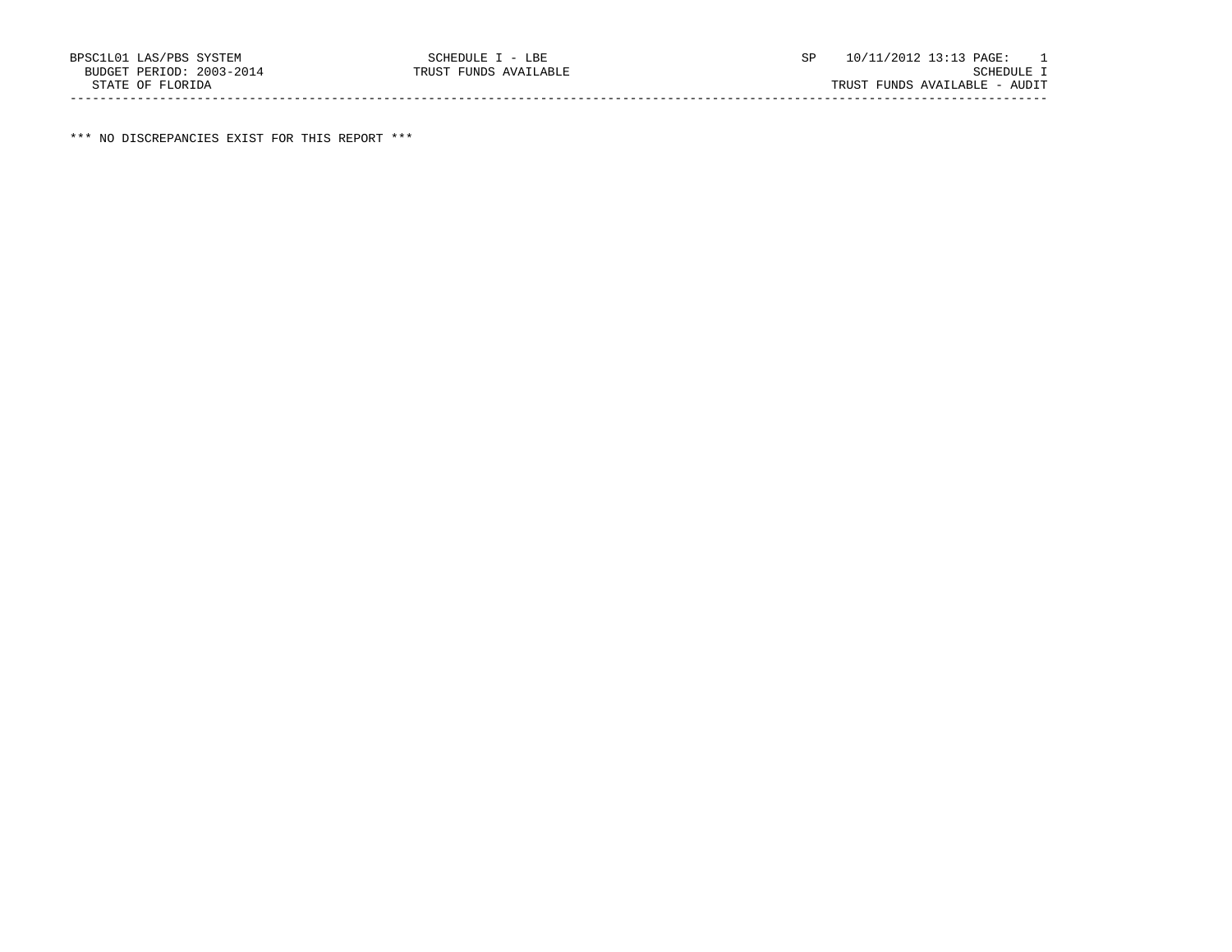| BPSC1L01 LAS/PBS SYSTEM<br>BUDGET PERIOD: 2003-2014<br>STATE OF FLORIDA                                                                       | SCHEDULE I - LBE<br>TRUST FUNDS AVAILABLE |                                                     |                                                  | SP                                              | 10/11/2012 13:13 PAGE:<br>1<br>SCHEDULE I<br>TRUST FUNDS AVAILABLE                   |                       |
|-----------------------------------------------------------------------------------------------------------------------------------------------|-------------------------------------------|-----------------------------------------------------|--------------------------------------------------|-------------------------------------------------|--------------------------------------------------------------------------------------|-----------------------|
|                                                                                                                                               |                                           |                                                     | COL A01<br>ACT PR YR                             | COL A02                                         | COL A03<br>CURR YR EST AGY REQUEST AGY REQ N/R<br>EXP 2011-12 EXP 2012-13 FY 2013-14 | COL A04<br>FY 2013-14 |
| ECONOMIC OPPORTUNITY 40000000<br>PGM: COMMUNITY DEVELOPMENT 40300000<br>FLA HOUSING FINANCE CORP                                              | 40300600                                  |                                                     |                                                  |                                                 |                                                                                      |                       |
| FUND: LOCAL GOV HOUSING TF                                                                                                                    | 2250                                      |                                                     |                                                  |                                                 |                                                                                      |                       |
| SECTION I: DETAIL OF REVENUES                                                                                                                 |                                           |                                                     |                                                  |                                                 |                                                                                      |                       |
|                                                                                                                                               | REVENUE CAP SVC<br>CODE                   | AUTH MATCHING %<br>CFDA<br>CHG % ST I/C LOC I/C NO. |                                                  |                                                 |                                                                                      |                       |
| 01 DOC STAMP TAX REVENUE<br>02 INTEREST<br>03 TFR FROM DCA TF2250 001600 NO 8.0                                                               | 001600 NO 8.0<br>005000 NO 8.0            | 201F.S. 0.00 0.00                                   | 111,277,426 93,650,000 103,230,000<br>18,208,227 | 1,107,303 11,159 21,739                         |                                                                                      |                       |
| TOTAL TO LINE B IN SECTION IV                                                                                                                 |                                           |                                                     |                                                  | 130,592,956 93,661,159 103,251,739              |                                                                                      |                       |
| SECTION II: DETAIL OF NONOPERATING EXPENDITURES                                                                                               |                                           | OBJECT<br>TRANSFER CFDA<br>TO BE<br>CODE<br>NO.     |                                                  |                                                 |                                                                                      |                       |
| 01 SERVICE CHARGE TO GR<br>02 TRANSFER TO GENERAL REVENUE<br>03 TRANSFER TO GENERAL REVENUE (CF2012-13)                                       |                                           | 880000<br>990002<br>810000                          | 133, 187, 355 66, 845, 000                       | 90,867 893 1,739<br>$6, 156, 824 - 6, 156, 824$ |                                                                                      |                       |
| TOTAL TO LINE E IN SECTION IV                                                                                                                 |                                           |                                                     |                                                  | 127, 121, 398 73, 002, 717 1, 739               |                                                                                      |                       |
| SECTION III: ADJUSTMENTS                                                                                                                      |                                           | OBJECT<br>CODE                                      |                                                  |                                                 |                                                                                      |                       |
| TOTAL TO LINE H IN SECTION IV                                                                                                                 |                                           |                                                     |                                                  |                                                 |                                                                                      |                       |
| SECTION IV: SUMMARY                                                                                                                           |                                           |                                                     |                                                  |                                                 |                                                                                      |                       |
| UNRESERVED FUND BALANCE - JULY 1<br>ADD: REVENUES (FROM SECTION I)<br>TOTAL FUNDS AVAILABLE (LINE A + LINE B)<br>LESS: OPERATING EXPENDITURES |                                           | (A)<br>(B)<br>(C)<br>(D)                            | 130,592,956                                      | 130,592,956 97,132,717 127,381,739              | 3,471,558 24,130,000<br>93,661,159 103,251,739<br>127,380,000                        |                       |
| LESS: NONOPERATING EXPENDITURES (SECTION II)<br>LESS: FIXED CAPITAL OUTLAY (TOTAL ONLY)                                                       |                                           | (E)<br>(F)                                          | 127,121,398                                      | 73,002,717                                      | 1,739                                                                                |                       |
| UNRESERVED FUND BALANCE - JUNE 30 - BEFORE ADJ<br>NET ADJUSTMENTS (FROM SECTION III)                                                          |                                           | (G)<br>(H)                                          | 3,471,558                                        | 24,130,000                                      |                                                                                      |                       |

ADJUSTED UNRESERVED FUND BALANCE - JUNE 30 (I) 3,471,558 24,130,000